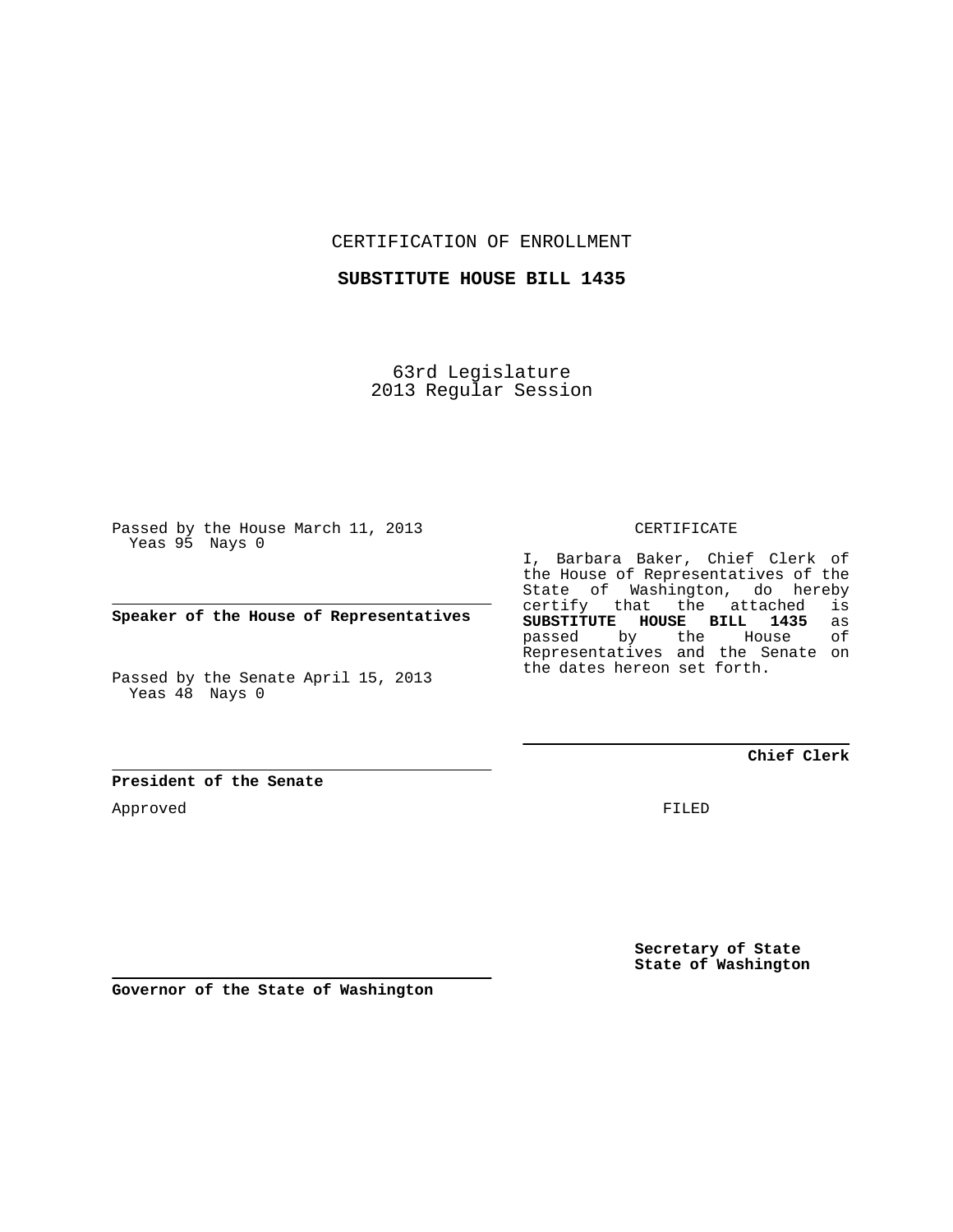## **SUBSTITUTE HOUSE BILL 1435** \_\_\_\_\_\_\_\_\_\_\_\_\_\_\_\_\_\_\_\_\_\_\_\_\_\_\_\_\_\_\_\_\_\_\_\_\_\_\_\_\_\_\_\_\_

\_\_\_\_\_\_\_\_\_\_\_\_\_\_\_\_\_\_\_\_\_\_\_\_\_\_\_\_\_\_\_\_\_\_\_\_\_\_\_\_\_\_\_\_\_

Passed Legislature - 2013 Regular Session

## **State of Washington 63rd Legislature 2013 Regular Session**

**By** House Judiciary (originally sponsored by Representatives Goodman and Nealey)

READ FIRST TIME 02/22/13.

 1 AN ACT Relating to clarifying agency relationships in reconveyances 2 of deeds of trust; and amending RCW 61.24.110.

3 BE IT ENACTED BY THE LEGISLATURE OF THE STATE OF WASHINGTON:

 4 **Sec. 1.** RCW 61.24.110 and 1998 c 295 s 13 are each amended to read 5 as follows:

 6 (1) The trustee of record shall reconvey all or any part of the 7 property encumbered by the deed of trust to the person entitled thereto 8 on written request of the beneficiary, or upon satisfaction of the 9 obligation secured and written request for reconveyance made by the 10 beneficiary or the person entitled thereto.

11 (2) If the beneficiary fails to request reconveyance within the 12 sixty-day period specified under RCW 61.16.030 and has received payment 13 as specified by the beneficiary's demand statement, a title insurance 14 company or title insurance agent as licensed and qualified under 15 chapter 48.29 RCW, a licensed escrow agent as defined in RCW 18.44.011, 16 or an attorney admitted to practice law in this state, who has paid the 17 demand in full from escrow, upon receipt of notice of the beneficiary's 18 failure to request reconveyance, may, as agent for the person entitled